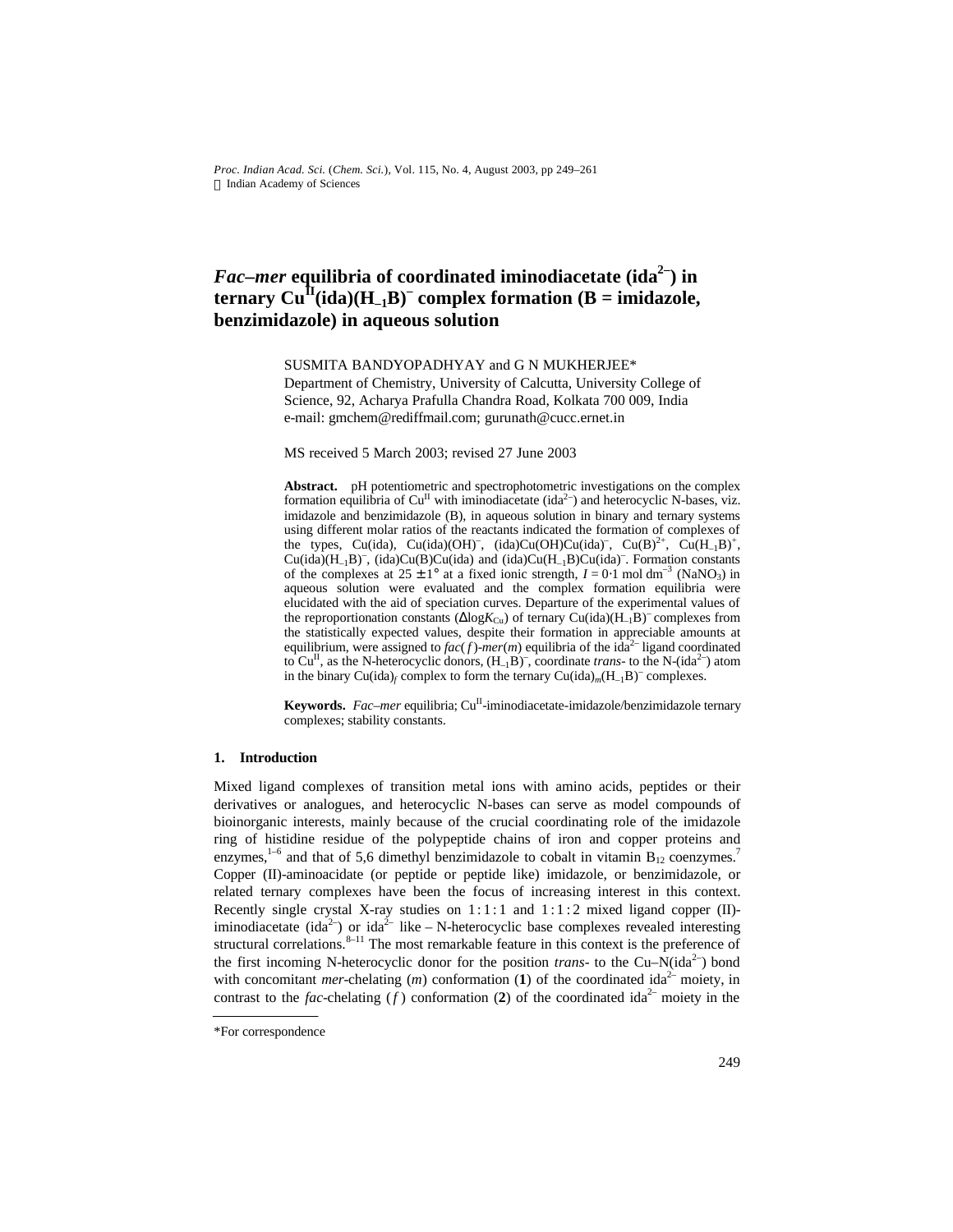binary poly-[Cu(ida)(H<sub>2</sub>O)<sub>2</sub>] and in all 1:1:2 mixed ligand Cu<sup>II</sup>-ida<sup>2-</sup> (or ida<sup>2-</sup> like)/Nheterocyclic base complexes.<sup>12,13</sup>



The present equilibrium study of the mixed ligand complex formation of copper(II) with ida<sup>2–</sup> and two heterocyclic N-bases, viz., imidazole (imz) and benzimidazole (bz) (B) in  $1:1:1$  and  $2:2:1$  molar proportions in aqueous solution at fixed ionic strength,  $I = 0.1$  mol dm<sup>-3</sup> (NaNO<sub>3</sub>) at  $25 \pm 1$ ° for determining the stability constants of binary  $Cu^{II}$ -ida<sup>2-</sup>,  $Cu^{II}$ -(B) and ternary  $Cu^{II}$ -ida<sup>2-</sup>-(B) complexes is aimed at elucidating the *facmer* equilibria of the coordinated ida<sup>2-</sup> ligand in the formation of mixed ligand ternary  $Cu<sup>H</sup>$ -ida<sup>2–</sup>-B complexes out of the corresponding binary complexes.

#### **2. Experimental**

Iminodiacetic acid, imidazole, benzimidazole and all the other reagents were of AR grade. The solutions for potentiometric pH measurements and spectral studies were prepared in double distilled  $CO<sub>2</sub>$ -free water. Copper (II) nitrate solution was prepared by dissolving freshly precipitated alkali free  $Cu(OH)_2$  in AR grade nitric acid and was standardised by use of a combination of ion-exchange method, acid–base and complexometric titrations.<sup>14</sup> pH measurements were carried out with Systronics digital pH-meter, type-335 (accuracy  $\pm 0.01$  pH) using a special glass electrode (pH 1–14) in conjunction with a saturated calomel electrode. Electronic spectral measurements were carried out with Hitachi U-3501 spectrophotometer. Equilibrium study for the determination of formation constants of  $Cu<sup>H</sup>$ -ida<sup>2–</sup>-B complexes involved pH-metric titrations of a series of solutions, each of initial volume  $0.025 \text{ dm}^3$ , containing known amounts  $(0.001 -$ 0.002 mol dm<sup>-3</sup>) of iminodiacetic acid and/or B (imz and bz) in their protonated forms (ida  $H_3^+$  and/or  $BH_2^{2+}$ ) containing known amounts (0⋅005 mol dm<sup>-3</sup>) of free HNO<sub>3</sub> in the absence and in the presence of known amounts  $(0.001-0.002 \text{ mol dm}^{-3})$  of Cu<sup>II</sup>-nitrate with a carbonate-free<sup>15</sup> standard 0.1 mol dm<sup>-3</sup> solution of NaOH, maintaining a fixed ionic strength,  $I = 0.1$  mol dm<sup>-3</sup> (NaNO<sub>3</sub>) at  $25 \pm 1$ ° (thermostated). pH-volume (of NaOH) data that were the averages of three titrations were accepted for calculating the formation constants using the computer program,  $SCOGS<sub>16</sub>$  and the values of the constants giving minimum standard deviations were accepted. Complex formation equilibria were elucidated from analysis of the speciation curves (figures 1–3) obtained as computer outputs. Preliminary values of some of the constants supplied to the computer as input data were calculated according the method of Irving and Rossotti. $^{17}$  Ionic product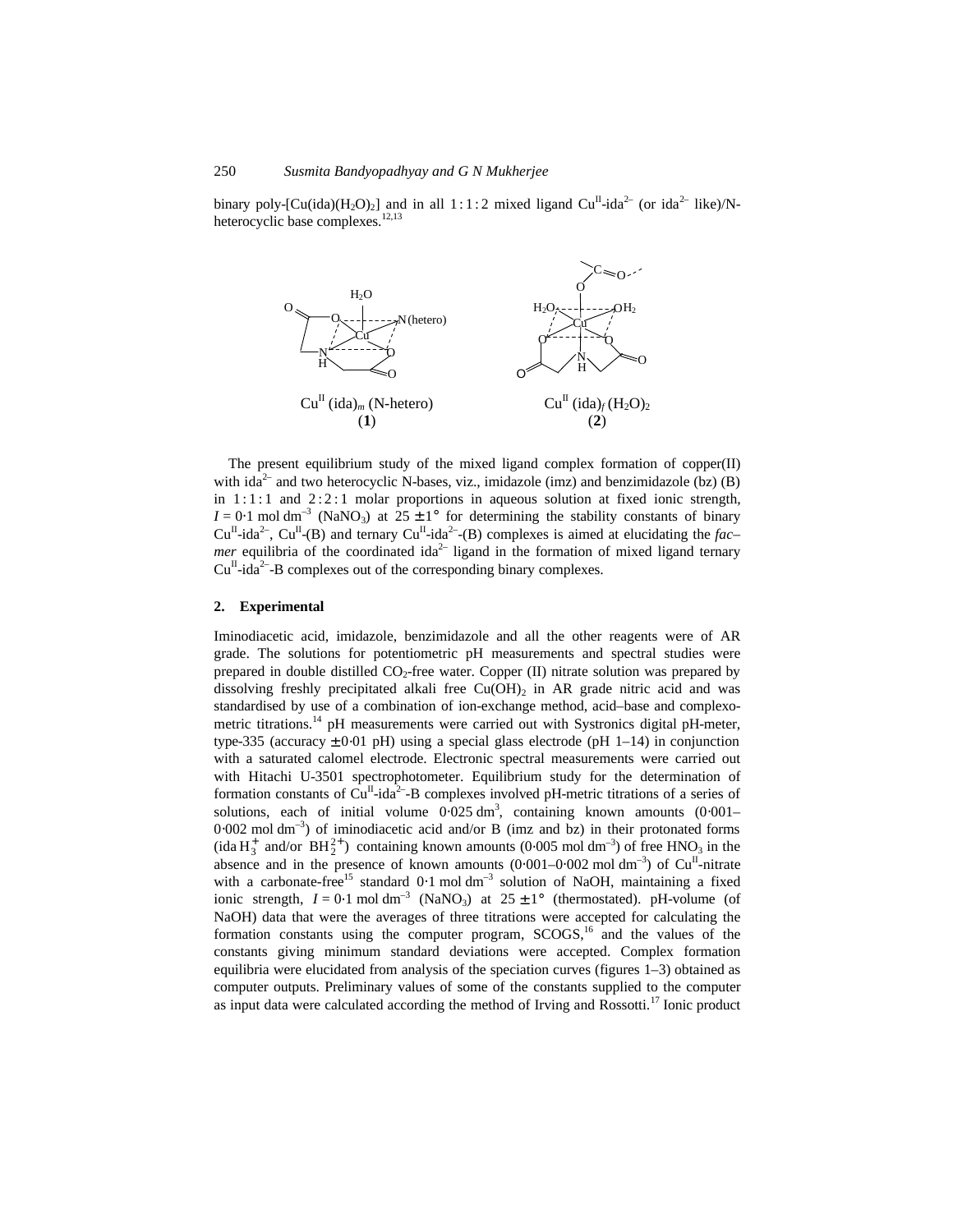

**Figure 1.** Speciation curves of (1:1) binary (a)  $Cu^{II}$ : ida<sup>2–</sup>, (b)  $Cu^{II}$ : imz and (c)  $Cu<sup>H</sup>$  : bz systems; (1) idaH<sub>3</sub><sup>+</sup>, (2) idaH<sub>2</sub>, (3) idaH<sup>-</sup>, (4)  $BH<sub>2</sub><sup>2+</sup>$ , (5) BH<sup>+</sup>, (6) Cu(OH)<sup>+</sup>, (7)  $Cu(OH)_2$ , (8)  $Cu(ida)$ , (9)  $Cu(ida)(OH)^{-}$ , (11)  $Cu(B)^{2+}$ , (12)  $Cu(H_{-1}B)^{+}$ , FM = free  $Cu<sup>II</sup>$ .

of water at the experimental temperature and the activity coefficient of hydrogen ion at the experimental ionic strength were obtained from the literature.18,19 Analytical concentrations of H<sup>+</sup> ion at different pH-meter readings were calculated by following the usual procedure.<sup>20</sup>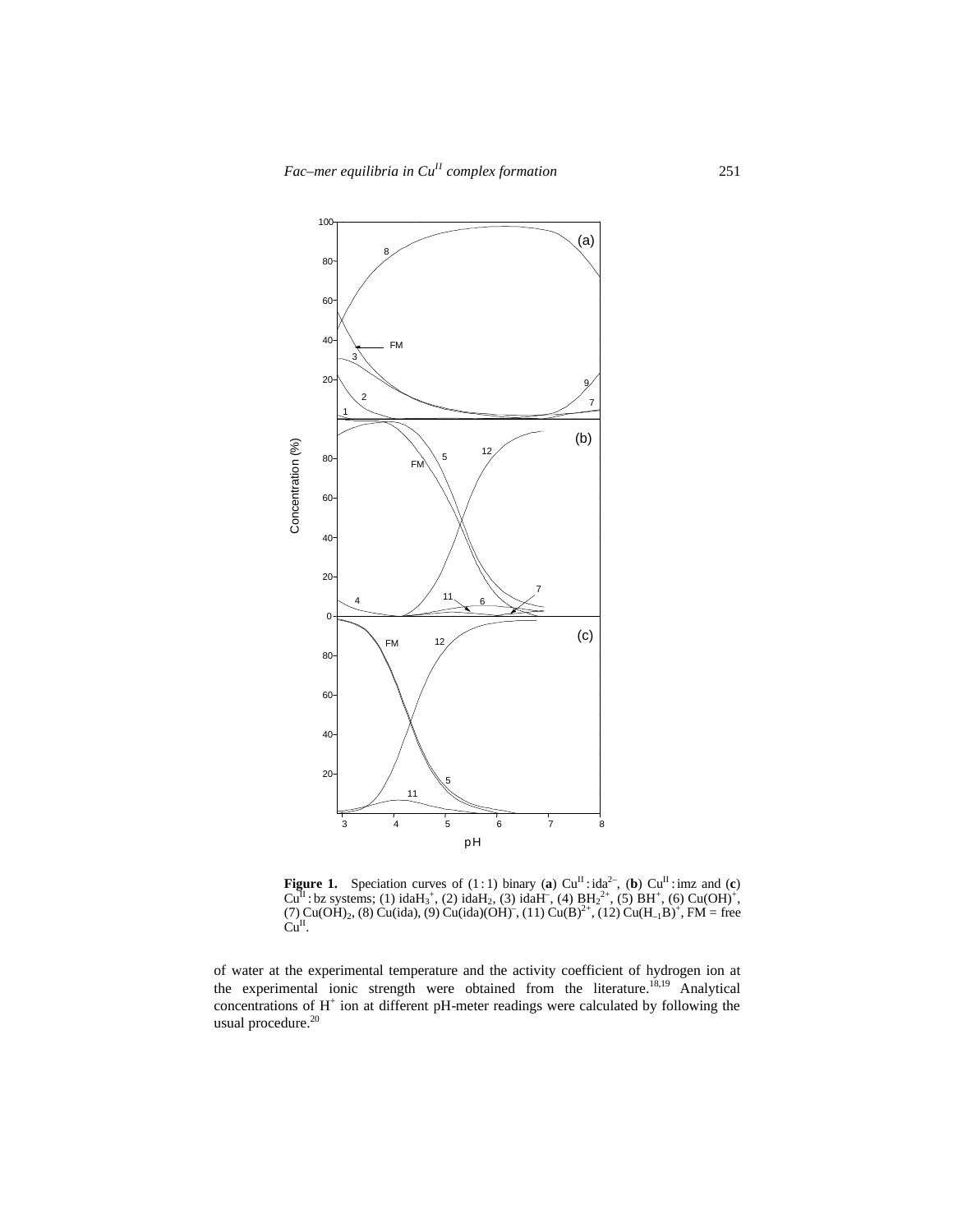### **3. Results and discussion**

Protonated iminodiacetic acid (ida $H_3^+$ ) titrates as a biprotic acid in the pH range 2–4 due to successive deprotonation of its two carboxylic acid groups. It shows another buffer region in the pH range 8–10 due to ionisation of the iminium proton. The iminodiacetate dianion (ida<sup>2–</sup>, 3) coordinates as a  $(O^-, N, O^-)$  terdentate ligand<sup>11–13</sup>. Imidazole (imz, 4)



and benzimidazole (bz, **5**) exist in their protonated forms in the pH range 2–5 and coordinate as monodentate ligands using their  $N_3$ -heteroatoms.<sup>10</sup>



**Figure 2.** Speciation curves of ternary  $Cu^{II}$ : ida<sup>2-</sup>: imz systems: (a) 1:1:1 and (b)  $2:2:1$ ; (1) idaH<sub>3</sub><sup>+</sup>, (2) idaH<sub>2</sub>, (3) idaH<sup>-</sup>, (4) imzH<sub>2</sub><sup>2+</sup>, (5) imzH<sup>+</sup>, (6) Cu(OH)<sup>+</sup>, (7)  $Cu(OH)_2$ , (8)  $Cu(ida)$ , (9)  $Cu(ida)(OH)^{-}$ , (10)  $(ida)Cu(OH)Cu(ida)^{-}$ , (11)  $Cu(imz)^{2+}$ ,  $(12)$  Cu( $H_{-1}$ imz)<sup>+</sup>,  $(13)$  Cu(ida)(imz),  $(14)$  Cu(ida)( $H_{-1}$ imz)<sup>-</sup>,  $(15)$  Cu<sub>2</sub>(ida)<sub>2</sub>(imz),  $(16)$  $Cu_2(ida)_2(H_{-1}imz)$ , FM = free Cu<sup>II</sup>, FB = free imz.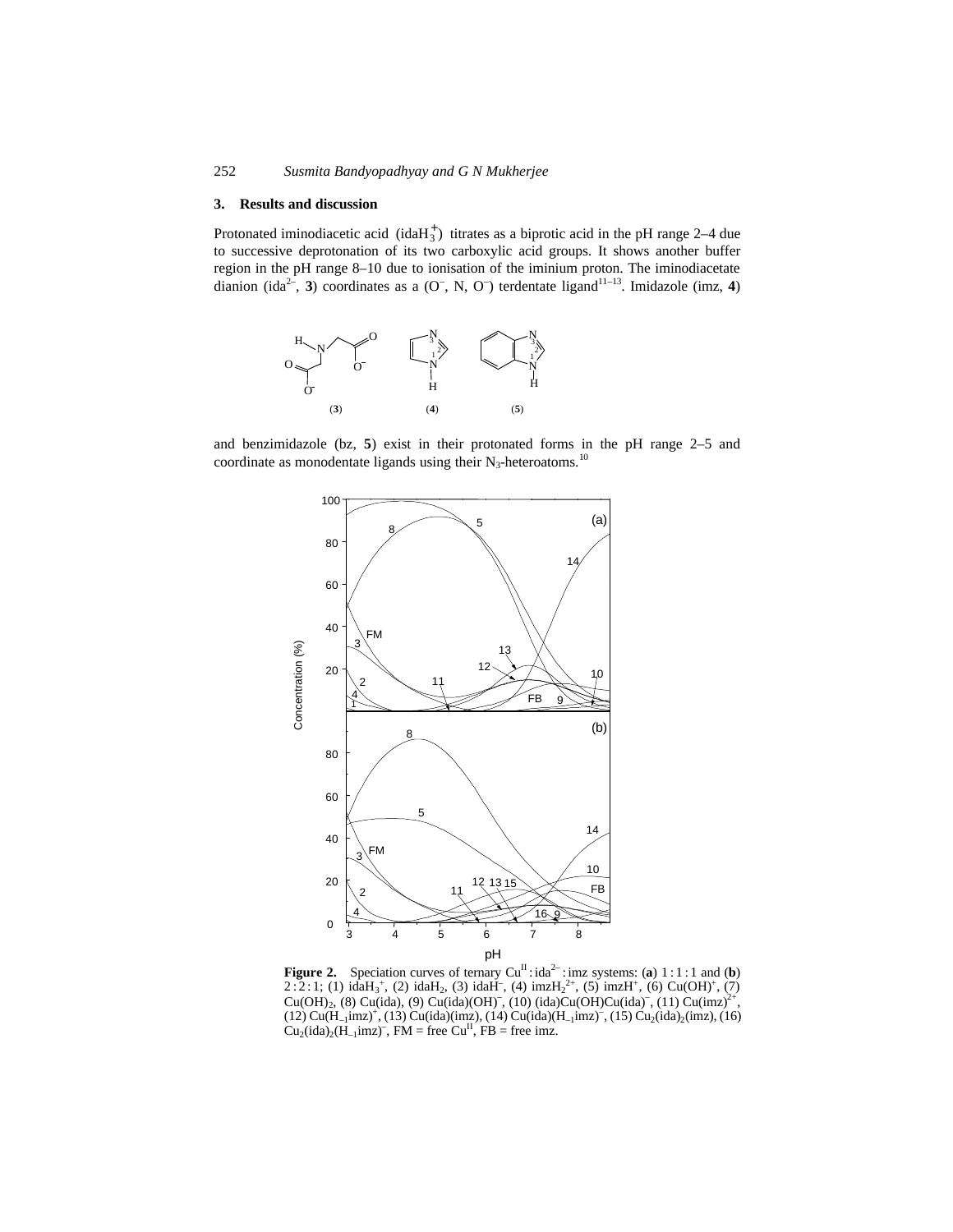

**Figure 3.** Speciation curves of  $Cu^{II}$ :  $ida^{2}$ : bz systems: (a)  $1:1:1$  and (b)  $2:2:1$ ; (1) idaH<sub>3</sub><sup>+</sup>, (2) idaH<sub>2</sub>, (3) idaH<sup>-</sup>, (4) bzH<sub>2</sub><sup>2+</sup>, (5) bzH<sup>+</sup>, (6) Cu(OH)<sup>+</sup>, (7) Cu(OH)<sub>2</sub>, (8) Cu(ida), (9) Cu(ida)(OH)<sup>-</sup>, (10) (ida)Cu(OH)Cu(ida)<sup>-</sup>, (11) Cu(bz)<sup>2+</sup>, (12) Cu(H<sub>-1</sub>bz)<sup>+</sup>, (13) Cu(ida)(bz), (14) Cu(ida)(H<sub>-1</sub>bz), (15) Cu<sub>2</sub>(ida)<sub>2</sub>(bz), (16) Cu<sub>2</sub>(ida)<sub>2</sub>(H<sub>-1</sub>bz),  $FM = free Cu<sup>H</sup>, FB = free bz.$ 

### 3.1 *CuII:ida2– equilibria*

In the binary Cu<sup>II</sup>-ida<sup>2–</sup> systems, the Cu(ida) complex forms ~40% of total Cu<sup>II</sup> even at pH value as low as 2 but it exceeds 95% in the pH range 6–7. The predominant complex formation equilibria in the pH range 2–7, as the speciation curves (figure 1a) imply, are the following:

$$
Cu^{2+} + (\text{idal}_2) \rightleftharpoons Cu(\text{ida}) + 2H^+, \tag{1}
$$

$$
Cu^{2+} + (\text{idal})^- \rightleftharpoons Cu(\text{ida}) + H^+. \tag{2}
$$

 $Cu<sup>H</sup>$  in the binary Cu(ida) complex is coordinated by the two carboxylate O-atoms on the equatorial plane. The imino N-atom however coordinates axially giving a *fac*-chelating conformation (**2**) to the coordinately unsaturated Cu(ida) complex, which takes up two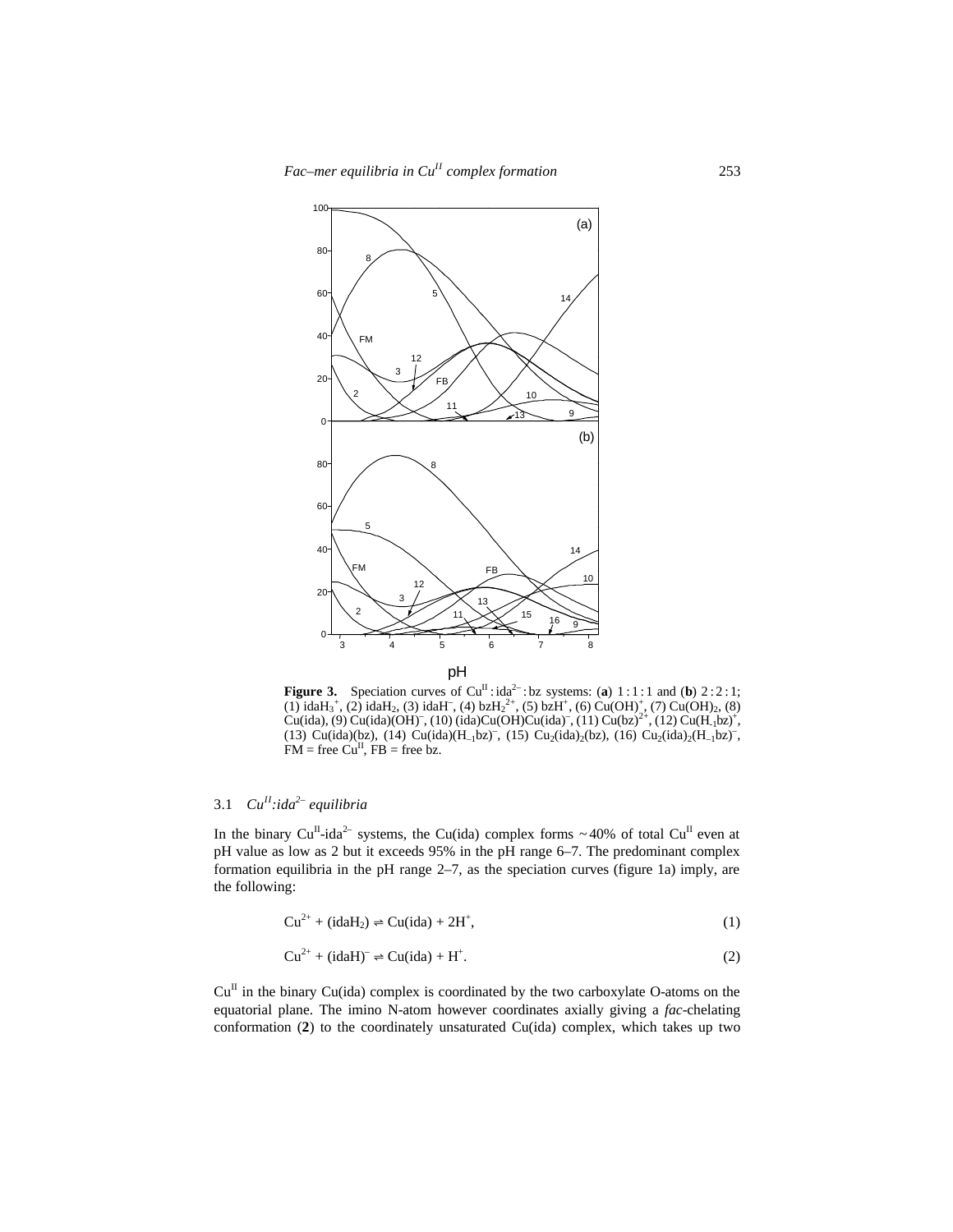molecules of solvent H2O as additional ligands and exists in an asymmetrically elongated octahedral structure having two nearly perpendicular 5-membered chelate rings, providing two of the four closest  $Cu<sup>H</sup>$  donors plus another distant axial carboxylate Odonor to the metal ion. Single crystal X-ray diffraction study<sup>11</sup> on poly-[Cu(ida)(H<sub>2</sub>O)<sub>2</sub>] shows that, of the two  $H_2O$  ligands coordinated to  $Cu<sup>H</sup>$  in the distorted octahedral geometry of this complex, one is more strongly bonded to  $Cu<sup>H</sup>$ ,  $d$ (Cu-OH<sub>2</sub>) = 1⋅976 Å, than the other,  $d$ (Cu<sup>II</sup>-OH<sub>2</sub>) = 2⋅378 Å. With rise of pH above 7, the Cu(ida) complex shows another buffer region, liberating one mole of  $H^+$  per Cu<sup>II</sup>, obviously due to deprotonation of the more strongly coordinated  $H<sub>2</sub>O$  ligand to produce the ternary hydroxo complex, Cu(ida)(OH)– according to,

$$
Cu(ida) + H2O \rightleftharpoons Cu(ida)(OH)- + H+.
$$
\n(3)

### 3.2 *Binary Cu*<sup>*II</sup>*:*B equilibria* ( $B = imz, bz$ )</sup>

In pH range 3⋅5 to 7,  $Cu(H_{-1}B)^+$  species (B = imidazole, benzimidazole) are formed through coordination of  $N_1$  of B with deprotonation of the pyrrole type  $N_1$ -H group. Electronic spectroscopic evidence supports the formation of these species. Absorption maxima of 1:1  $Cu^{2+}$ : B mixtures in the pH range 3.5 to 7 show continuous blue shift with increase of pH (table 1 and figure 4). Such metal ion induced deprotonations of the coordinated imidazolyl  $N_1$ -H group have been reported for the Cu<sup>II</sup>-complexes containing histidine residues. Coordination of a negatively charged heterocyclic-N donor generally results in a blue shift of absorption maxima due to stronger crystal field provided by it as compared to an uncharged heterocyclic-N donor. In the present study, distinct blue shifts

**Table 1.** Absorption maxima of  $Cu^{II}$  in 1:1  $Cu^{II}$ : B mixtures at different pH values and those of  $1:1 \text{ Cu}^{\text{II}}: \text{ida}^{\text{2}-1}:1:1 \text{ Cu}^{\text{II}}: \text{ida}^{\text{2}-}$ : B mixtures at the pH values of maximum formation of Cu(ida), Cu(ida)( $H_1B$ )<sup>–</sup> complexes, where, B = imz, bz;  $[Cu^{II}] = [ida] = [B] = 0.001 \text{ mol dm}^{-3}$  in aqueous solution, ionic strength  $I = 0.1$  mol dm<sup>-3</sup> (NaNO<sub>3</sub>), optical path length = 1 cm.

| Composition          |         | pH       | $I_{\text{max}}$ (nm) | (e)    |
|----------------------|---------|----------|-----------------------|--------|
| $CuII$ -imz          | (1:1)   | 3.00     | 816                   | $11-1$ |
|                      |         | 4.00     | 808                   | 14.0   |
|                      |         | 5.00     | 804                   | $14-4$ |
|                      |         | $6 - 00$ | 787                   | $15-3$ |
|                      |         | 6.25     | 781                   | 19.6   |
|                      |         | 6.50     | 758                   | 23.6   |
|                      |         | 6.75     | 729                   | 25.5   |
| Cu <sup>H</sup> – bz | (1:1)   | 3.00     | 808                   | $11-0$ |
|                      |         | 4.00     | 807                   | $12-0$ |
|                      |         | 5.00     | 805                   | $14-2$ |
|                      |         | 6.00     | 791                   | $18-2$ |
|                      |         | 6.25     | 778                   | $21-1$ |
|                      |         | 6.50     | 754                   | 25.4   |
| $CuII$ -ida          | (1:1)   | 6.50     | 723                   | $76-4$ |
| $CuII$ -ida-imz      | (1:1:1) | $8 - 00$ | 693                   | 88.9   |
| $CuII$ -ida-bz       | (1:1:1) | 8.00     | 705                   | 85.2   |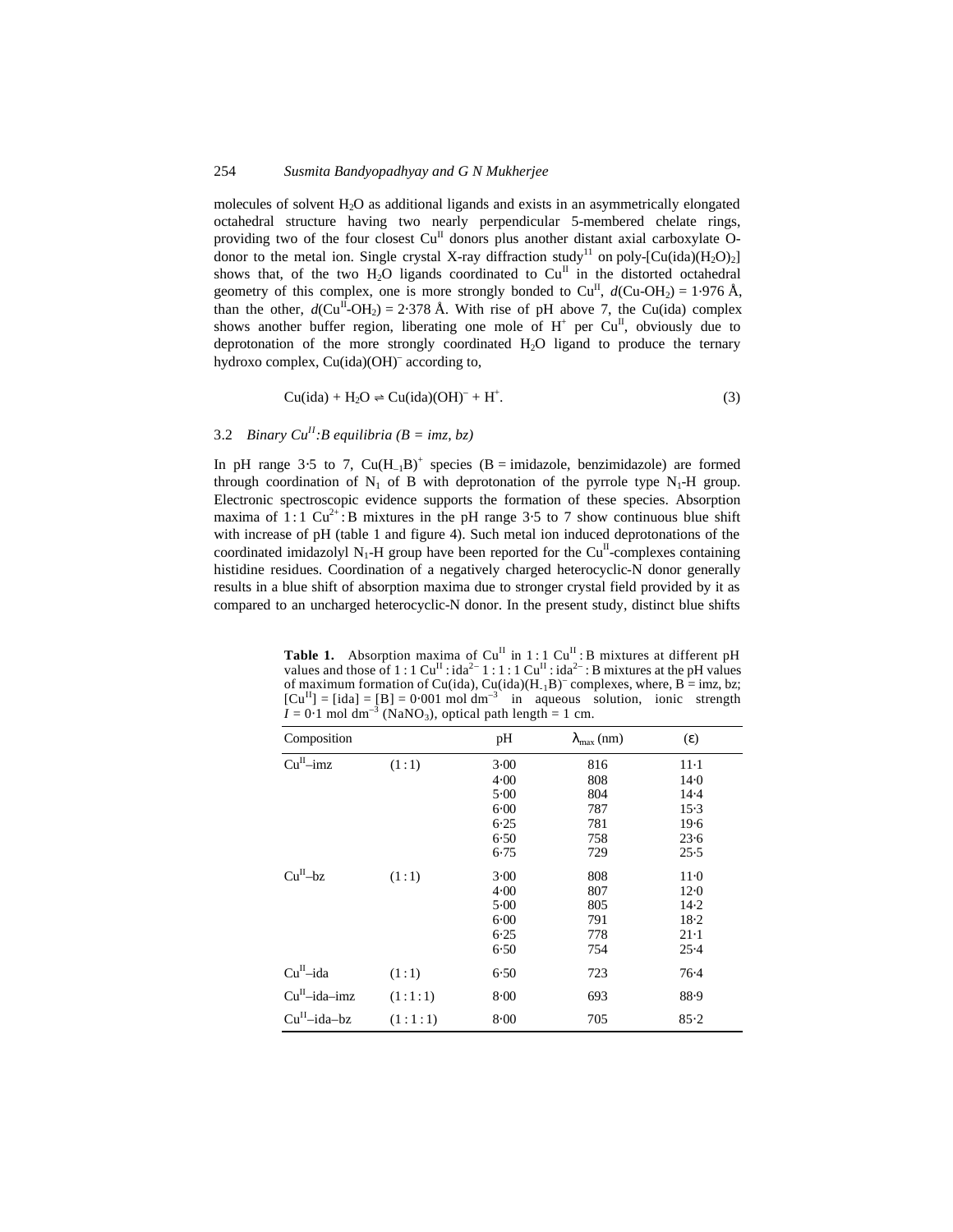

**Figure 4.** Superimposed electronic spectral curves of  $Cu^{II} - ida^{2-} - B$  systems: (**a**)  $B = imz$ , (**b**)  $B = bz$ ; (1) 1 : 1  $Cu^{II} - B$ : 1a. pH 5, 1b. pH 6, 1c. pH 6⋅25, 1d. pH 6⋅5, 1e. pH 6⋅75, (2) 1 : 1 Cu<sup>II</sup>-ida<sup>2-</sup>, (3) 1 : 1 : 1 Cu<sup>II</sup> : ida<sup>2-</sup> : B mixtures at the pH of maximum formation of the respective complexes (table 1, figures 1–3).

of absorption maxima in going from pH 5 to 7 for the  $Cu<sup>H</sup>$ -complexes of both imidazole and benzimidazole ligands strongly suggests deprotonation of the  $N_1$ -H groups of the coordinated ligands and rules out the possibility of ionization of a coordinated H<sub>2</sub>O molecule, which usually results in small red shifts.<sup>21,22</sup> The spectral changes occurring between pH 3⋅5 to 7 may, therefore, be explained according to following equilibria:

$$
Cu(H2O)62+ + BH+ \rightleftharpoons Cu(B)(H2O)52+ + H2O + H+,
$$
\n(4a)

$$
Cu(H2O)62+ + B \rightleftharpoons Cu(H-1B)(H2O)5+ + H+ + H2O,
$$
\n(4b)

$$
Cu(B)(H_2O)_5^{2+} \rightleftharpoons Cu(H_{-1}B)(H_2O)_5^{+} + H^+, \tag{5a}
$$

$$
Cu(H_{-1}B)(H_2O)_5^+ \rightleftharpoons Cu(H_{-1}B)(OH)\downarrow + H^+ + 4H_2O. \tag{5b}
$$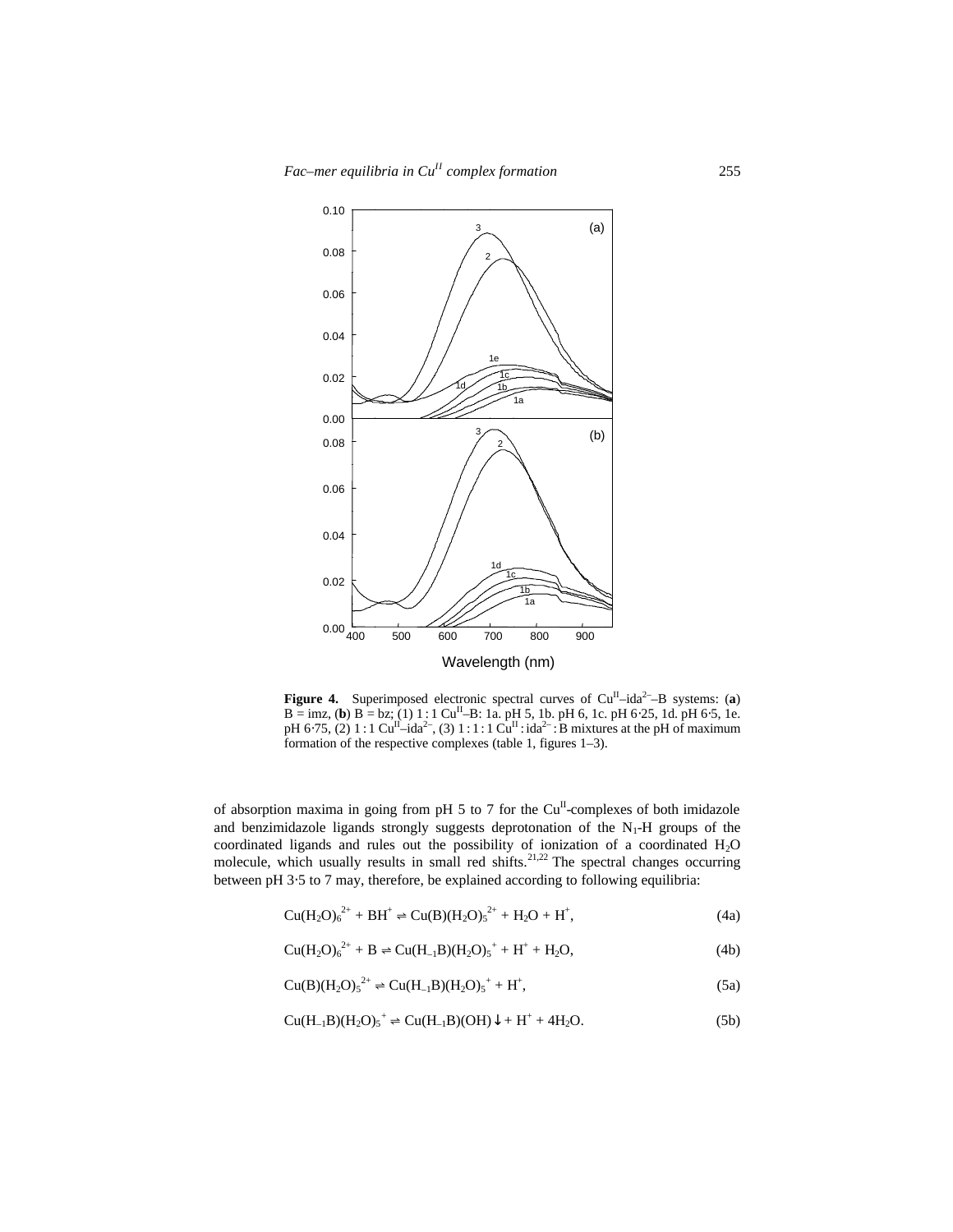At pH > 6, these  $Cu(H_{-1}B)^+$  complexes form > 95% of total  $Cu^{II}$  in the binary 1:1  $Cu^{II}$ : B systems as the speciation curves (figures 1b, 1c) imply.

### 3.3 *CuII :ida2– : B (imz, bz) equilibria*

The early stages of complex formation in both the 1:1:1 Cu<sup>II</sup>-ida<sup>2-</sup>-B systems (B = imz, bz) are dominated by the binary Cu(ida) complex. Binary Cu(B)<sup>2+</sup> complexes are practically nonexistent in these systems. However,  $Cu(H_{-1}B)^+$  complexes form ~20-40% of the total Cu<sup>II</sup> in the pH range 5–7. Mixed ligand Cu<sup>II</sup>-ida<sup>2</sup>-B complexes appear at pH  $>$  5 according to the equilibria (6–10) as the speciation curves (figures 2a, 3a) imply:

> $Cu(ida) + BH^+ \rightleftharpoons Cu(ida)(B) + H^+$  $\hspace{1.6cm}$ , (6)

$$
Cu(ida) + BH^+ \rightleftharpoons Cu(ida)(H_{-1}B)^- + 2H^+, \tag{7}
$$

$$
Cu(ida) + B \rightleftharpoons Cu(ida)(H_{-1}B)^{-} + H^{+},
$$
\n(8)

$$
Cu(H-1B)+ + idaH- \rightleftharpoons Cu(ida)(H-1B)- + H+,
$$
\n(9)

$$
Cu(ida) + Cu(H_{-1}B)^{+} \rightleftharpoons Cu(ida)(H_{-1}B)^{-} + Cu^{2+}.
$$
 (10)

Small amounts of the ternary hydroxo complex, Cu(ida)(OH)<sup>-</sup>, also appears above pH 7 according to equilibrium (3). The ternary Cu(ida)(imz) complex contributes  $\sim 20\%$  of total Cu<sup>II</sup> at pH 6⋅5–7⋅5, but the corresponding complex with bz is not identifiable on the speciation curves. This shows a higher tendency of imz over bz to form mixed ligand complexes. However the  $B(N_1-H)$  deprotonated ternary complexes,  $Cu(ida)(H_{-1}B)^{-}$ , occur as dominant mixed ligand species at pH > 7 in both these ternary systems.

Computer simulation of pH titration data of the  $2:2:1$  Cu<sup>II</sup>: ida<sup>2</sup> : B systems (figures 2b, 3b) indicate the formation of small amounts (~5–10%) of imidazole-bridged or benzimidazole-bridged binuclear complexes (ida)Cu(B)Cu(ida), trace amounts of (ida)Cu(H<sub>-1</sub>B)Cu(ida)<sup>-</sup> and a hydroxo bridged binuclear complex, (ida)Cu(OH)Cu(ida)<sup>-</sup>. Inclusion of oxo-bridged, oxo-hydroxo bridged and/or, dioxo-bridged binuclear complexes in the calculations gives higher values of the standard deviations. The ternary Cu(ida)(H–1B)– complexes and the hydroxo-bridged binuclear (ida)Cu(OH)Cu(ida)– complex are the major Cu<sup>II</sup>-containing species in these systems at  $pH > 7$ . As the speciation curves (figures 2, 3) imply, the (ida)Cu(OH)Cu(ida)– complex, is formed according to,

$$
2Cu(ida) + H_2O \rightleftharpoons (ida)Cu(OH)Cu(ida)- + H+.
$$
\n(11)

#### 3.4 *Calculation of the formation constants*

The overall formation constants  $(b<sub>pars</sub>)$  of the complexes may be defined according to,

$$
pCu + q(ida) + rB + s(OH) \rightleftharpoons Cup(ida)q(B)r(OH),
$$
\n(12)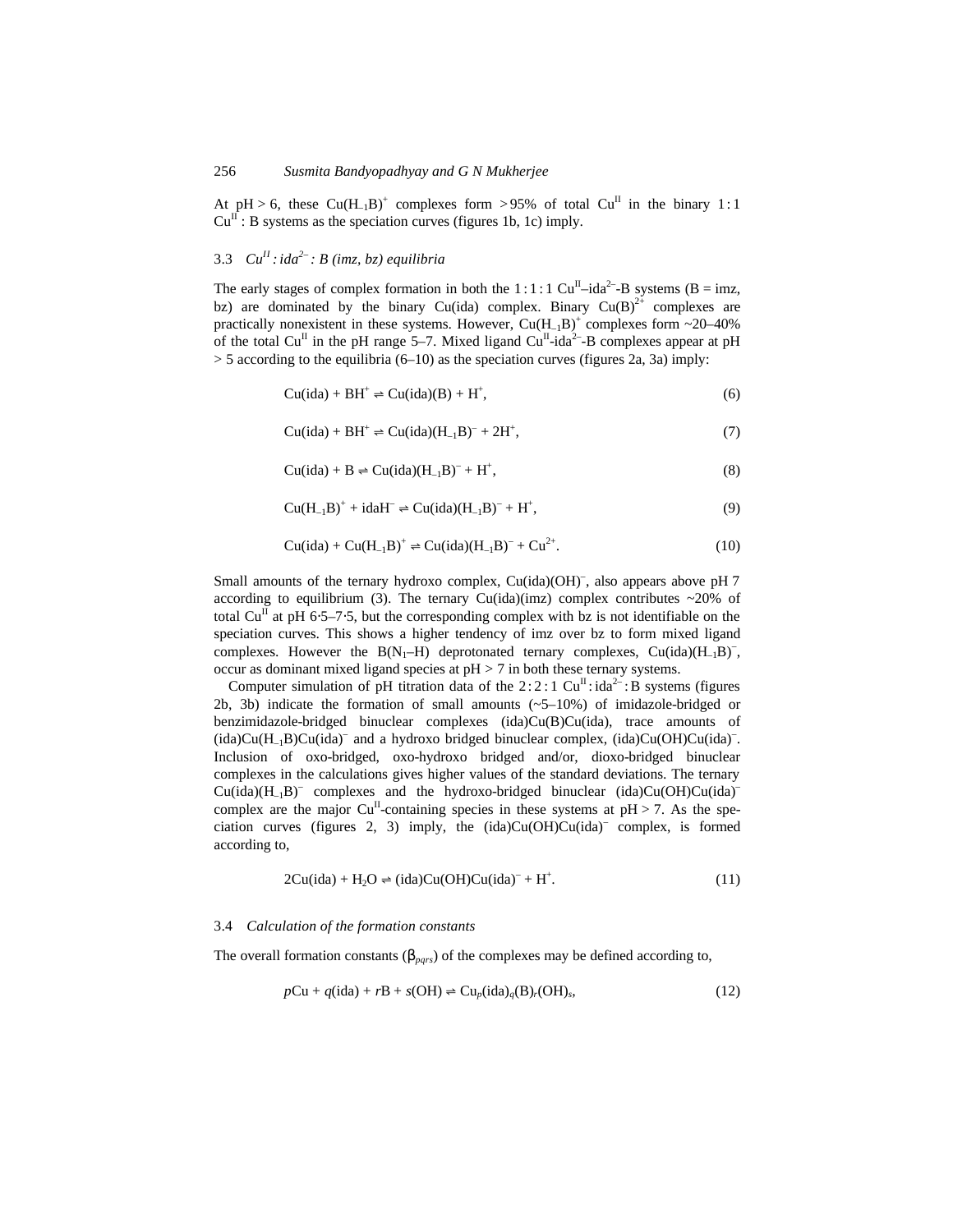*Fac–mer equilibria in CuII complex formation* 257

$$
\boldsymbol{b}_{pqrs} = \frac{[\text{Cu}_p(\text{ida})_q(\text{B})_r(\text{OH})_s]}{[\text{Cu}]^p[\text{ida}]^q[\text{B}]^r[\text{OH}]^s},\tag{12a}
$$

where, the stoichiometric numbers  $p$ ,  $q$  and  $r$  may be positive integers or zero;  $s$  is a negative integer for a protonated species, positive integer for a deprotonated, or a hydroxo-, or an oxo-species and zero for a normal species. Charges are not shown in the expressions for clarity. *bpqrs* values may be obtained directly as computer output, from which the individual step formation constants may be calculated using the following relations:

$$
\log K_{\text{Cu+idah}_2}^{\text{2H}} = \log b_{1100} + \log K_{\text{idah}_2}^{\text{2H}}, \tag{1a}
$$

$$
\log K_{\text{Cu+idal}}^{\text{H}} = \log b_{1100} + \log K_{\text{idal}}^{\text{H}} , \qquad (2a)
$$

$$
\log K_{\text{Cu(ida)}}^{\text{H}} = \log \bm{b}_{1101} - \log \bm{b}_{1100}, \qquad (3a)
$$

$$
\log K_{\text{Cu}(\text{ida})+BH}^{\text{H}} = \log \bm{b}_{1110} - \log \bm{b}_{1100} + \log K_{\text{BH}}^{\text{H}} , \qquad (6a)
$$

$$
\log K_{\text{Cu(ida)} + \text{BH}}^{\text{2H}} = \log \bm{b}_{1111} - \log \bm{b}_{1100} + \log K_{\text{BH}}^{\text{H}} \,, \tag{7a}
$$

$$
\log K_{\text{Cu}(ida)+B}^{\text{H}} = \log \bm{b}_{1111} - \log \bm{b}_{1100}, \tag{8a}
$$

$$
\log K_{\text{Cu}(H_{-1}B)+\text{idal}}^{\text{H}} = \log b_{1111} - \log b_{1011} + \log K_{\text{idal}}^{\text{H}}, \tag{9a}
$$

$$
\log K_{2\text{Cu}(ida)}^{\text{H}} = \log \bm{b}_{2201} - 2\log \bm{b}_{1100},\tag{11a}
$$

where,  $\mathbf{b}_{1100}$ ,  $\mathbf{b}_{1101}$ ,  $\mathbf{b}_{1011}$ ,  $\mathbf{b}_{1110}$ ,  $\mathbf{b}_{1111}$  and  $\mathbf{b}_{2201}$  are the overall formation constants of Cu(ida), Cu(ida)(OH)<sup>-</sup>, Cu(H<sub>-1</sub>B)<sup>-</sup>, Cu(ida)(B), Cu(ida)(H<sub>-1</sub>B)<sup>-</sup> and (ida)Cu(OH)Cu(ida)<sup>-</sup> complexes respectively.

## 3.5 *Fac–mer equilibrium of coordinated ida2–*

Despite the fact that the ternary  $Cu(ida)(H_{-1}B)^{-}$  complexes form  $\sim$ (70–80)% of the total Cu<sup>II</sup> at pH > 7, the experimental values of  $\Delta$ log $K_{Cu}$ ,<sup>23</sup> corresponding to the reproportionation equilibria (10), defined according to,

$$
10^{(\Delta log K_{Cu})_{expt}} = \frac{[Cu(ida)(H_{-1}B)][Cu]}{[Cu(ida)][Cu(H_{-1}B)]},
$$
\n(10a)

and calculated using the relation,

$$
(\Delta log K_{Cu})_{expt} = log \bm{b}_{Cu(ida)(H_{-1}B)}^{Cu} - log K_{Cu(ida)}^{Cu} - log K_{Cu(H_{-1}B)}^{Cu}, \qquad (10b)
$$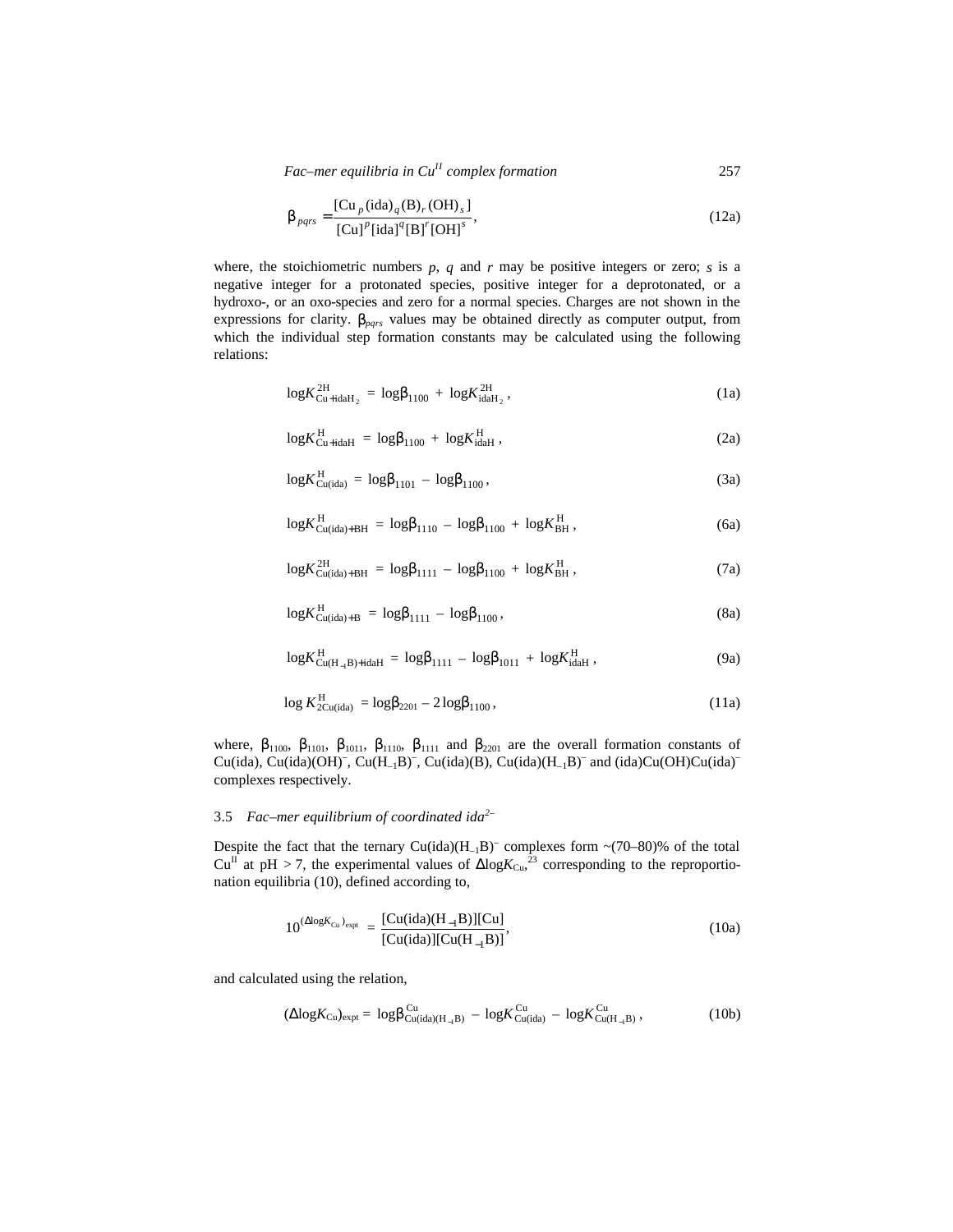are not favourable (table 2). This may be attributed to the change in the mode of coordination of the  $(0^-, N, 0^+)$  terdentate ida<sup>2-</sup> ligand from the *fac*-chelating (*f*) mode (**2**)

**Table 2.** Stability constants and other related constants of binary  $Cu^{II}$ —ida<sup>2–</sup>,  $Cu^{II}$ —ida<sup>2–</sup>–B complexes (B = imz, bz) at 25 ± 1° in aqueous solution, ionic strength,  $I = 0.1$  mol dm<sup>-3</sup> (NaNO<sub>3</sub>). Stoichiometric numbers, p, q, *r*, *s* and eqlm. numbers are shown in the parentheses.

| (a)                                                                           | Protonation constants of the ligands                                      |           |                                                  |           |                                                                                   |           |                   |  |  |  |  |
|-------------------------------------------------------------------------------|---------------------------------------------------------------------------|-----------|--------------------------------------------------|-----------|-----------------------------------------------------------------------------------|-----------|-------------------|--|--|--|--|
|                                                                               |                                                                           |           | ida <sup>2–</sup>                                |           | imz                                                                               |           | bz                |  |  |  |  |
| $\mathbf{p}{K}_{\scriptscriptstyle{3}}^{\scriptscriptstyle{\mathrm{H}}}$      |                                                                           | $(010-3)$ | $1-80$                                           |           | $\qquad \qquad -$                                                                 |           |                   |  |  |  |  |
| $pK_2^H$                                                                      |                                                                           | $(010-2)$ | 2.77                                             | $(001-2)$ | 1.86                                                                              | $(001-2)$ | 0.30              |  |  |  |  |
| $\mathrm{p}{K_{\scriptscriptstyle\mathrm{1}}^{\scriptscriptstyle\mathrm{H}}}$ |                                                                           | $(010-1)$ | 9.40                                             | $(001-1)$ | 7.50                                                                              | $(001-1)$ | 5.73              |  |  |  |  |
| $CuH$ -ida <sup>2-</sup> constants<br>(b)                                     |                                                                           |           |                                                  |           |                                                                                   |           |                   |  |  |  |  |
|                                                                               | $\mbox{log}K_{\mbox{\tiny{Cu} (ida)}}^{\mbox{\tiny{Cu}}}$                 |           | $(1100) \log b_{\text{Cu(ida)(OH)}}^{\text{Cu}}$ | (1101)    | $\log \pmb{b}^{\,\mathrm{Cu}}_{\,\mathrm{Cu_2}\,(\mathrm{ida})_2\,(\mathrm{OH})}$ |           | (2201)            |  |  |  |  |
|                                                                               |                                                                           | 9.95      |                                                  | 1.39      |                                                                                   |           | 16.29             |  |  |  |  |
| (c) $Cu^{II}-B$ constants ( $B = imz, bz$ )                                   |                                                                           |           |                                                  |           |                                                                                   |           |                   |  |  |  |  |
|                                                                               |                                                                           |           |                                                  |           | imz                                                                               |           | bz                |  |  |  |  |
| $logK^{\text{Cu}}_{\text{Cu(B)}}$                                             |                                                                           | (1010)    |                                                  |           | 5.85                                                                              |           | 3.90              |  |  |  |  |
|                                                                               | $\log\!K_{\text{Cu(H$\;\!\!\!\!\!\!-$1$}B)}^{\text{Cu}}$                  | (1011)    |                                                  |           | 0.25                                                                              |           | 0.45              |  |  |  |  |
| $Cu -ida2-B constants$                                                        |                                                                           |           |                                                  |           |                                                                                   |           |                   |  |  |  |  |
|                                                                               |                                                                           |           |                                                  |           | imz                                                                               |           | $b\boldsymbol{z}$ |  |  |  |  |
|                                                                               | $\log \pmb{b}^{\rm Cu}_{\rm Cu (ida)(B)}$                                 | (1110)    |                                                  |           | 13.68                                                                             |           | 10.55             |  |  |  |  |
|                                                                               | $(\Delta$ log $K_{Cu}$ <sub>cu</sub> $)$ <sub>expt</sub>                  |           |                                                  |           | $-2.12$                                                                           |           | $-3.30$           |  |  |  |  |
|                                                                               | $\log \pmb{b}^{\,\mathrm{Cu}}_{\,\mathrm{Cu}(\mathrm{ida})(H_{\!-\!1}B)}$ | (1111)    |                                                  |           | 6.65                                                                              |           | 6.62              |  |  |  |  |
|                                                                               | $(\Delta$ log $K_{Cu}$ <sub>cu</sub> $)$ <sub>expt</sub>                  |           |                                                  |           | $-3.25$                                                                           |           | $-3.78$           |  |  |  |  |
|                                                                               | $\log \pmb{b}^{\rm Cu}_{\rm Cu_2 (ida)_2\, B}$                            | (2210)    |                                                  |           | 27.83                                                                             |           | 24.40             |  |  |  |  |
|                                                                               | $\log \pmb{b}^{\rm Cu}_{\rm Cu_2 (ida)_2 (H_{-1}B)}$                      | (2211)    |                                                  |           | 18.83                                                                             |           | $15-40$           |  |  |  |  |
|                                                                               | (e) Stepwise formation constants                                          |           | ida <sup>2</sup>                                 |           |                                                                                   |           | bz.               |  |  |  |  |
|                                                                               | $\log\!K_{\text{Cu+idal}_2}^{\text{2H}}$                                  | (1a)      | $-2.22$                                          |           | imz                                                                               |           |                   |  |  |  |  |
|                                                                               | $\log\!K_{\text{Cu+idal}}^\text{H}$                                       |           |                                                  |           |                                                                                   |           |                   |  |  |  |  |
|                                                                               |                                                                           | (2a)      | 0.55                                             |           |                                                                                   |           |                   |  |  |  |  |
|                                                                               | $\log\!K_{\text{Cu(ida)}}^{\text{H}}$                                     | (3a)      | $-6.15$                                          |           |                                                                                   |           |                   |  |  |  |  |
|                                                                               | $\log\!K_{\text{Cu(ida)+BH}}^\text{H}$                                    | (6a)      |                                                  |           | $-3.77$                                                                           |           | $-5.13$           |  |  |  |  |
|                                                                               | $\log\!K_{\text{Cu(ida)}+\text{BH}}^{\text{2H}}$                          | (7a)      |                                                  |           | $-10.80$                                                                          |           | $-9.06$           |  |  |  |  |
|                                                                               | $\log\!K_{\text{Cu(ida)}\!+\!B}^{\mathrm{H}}$                             | (8a)      |                                                  |           | $-3.30$                                                                           |           | $-3.33$           |  |  |  |  |
| $\log K$ <sub>fm</sub>                                                        |                                                                           | (13c)     |                                                  |           | $-3.25$                                                                           |           | $-3.48$           |  |  |  |  |
|                                                                               | $\log\textit{K}^{\,\mathrm{H}}_{\mathrm{Cu(H_{-I}B)+idaH}}$               | (9a)      |                                                  |           | $-3.00$                                                                           |           | $-3.23$           |  |  |  |  |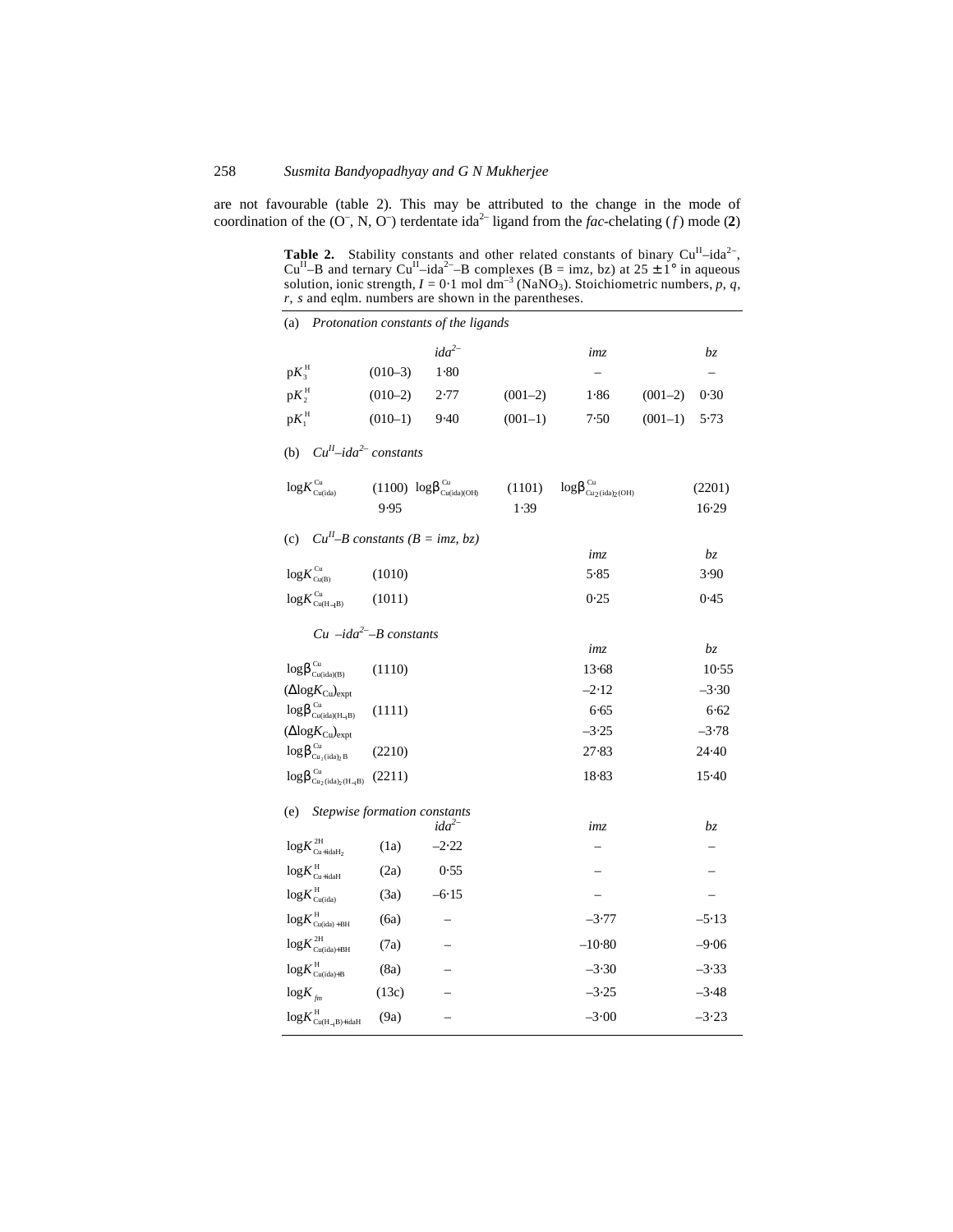in the binary Cu(ida) complex to the *mer*-chelating (*m*) mode (**1**) in the ternary  $Cu(ida)(H_{-1}B)^-$  complexes according to,

$$
\text{Cu}(\text{ida})_f(\text{H}_{-1}\text{B})^- \xrightarrow{\text{K}_{fin}} \text{Cu}(\text{ida})_m(\text{H}_{-1}\text{B})^-, \tag{13}
$$

as the B ligands coordinate with the binary  $Cu(ida)_f$  complex to form the ternary  $Cu(ida)<sub>m</sub>(H<sub>-1</sub>B)<sup>-</sup> complexes. The fac-*mer* equilibrium constant,  $K_{fin}$ , may be defined as,$ 

$$
K_{fm} = \frac{10^{(\Delta \log K_{Cu})_{\text{expt}}}}{10^{(\Delta \log K_{Cu})_{\text{stat}}}},
$$
(13a)

where,  $(\Delta log K_{Cu})_{stat}$  corresponds to the reproportionation equilibria (10) not involving the *fac–mer* equilibria (13) and ( $ΔlogK<sub>Cu</sub>$ )<sub>expt</sub> corresponds to the same equilibrium involving the *fac*–*mer* equilibria (13). Thus,

$$
\log K_{\text{fm}} = (\Delta \log K_{\text{Cu}})_{\text{expt}} - (\Delta \log K_{\text{Cu}})_{\text{stat}}.\tag{13b}
$$

Considering *fac*-mode (*f*) of coordination of ida<sup>2-</sup> in Cu(ida) and *mer*-mode (*m*) of coordination of ida<sup>2-</sup> in Cu(ida)( $H_{-1}B$ )<sup>-</sup>, one may obtain  $log K_{fm}$  from (10b) and (13b) as,

$$
\log K_{\text{fin}} = \log \boldsymbol{b}_{\text{Cu}(ida)_m(H_{-1}B)}^{\text{Cu}} - \log K_{\text{Cu}(ida)_f}^{\text{Cu}} - \log K_{\text{Cu}(H_{-1}B)}^{\text{Cu}} - (\Delta \log K_{\text{Cu}})_{\text{stat}}. (13c)
$$

The statistical value of  $\Delta$ log $K_{Cu}$ , i.e.  $(\Delta$ log $K_{Cu})_{stat}$  for the ternary  $Cu(ida)_f(H_{-1}B)^{-1}$ complexes may be calculated by comparing the coordination tendency of the monodentate (H<sub>-1</sub>B)<sup>-</sup> ligand species to a (O<sup>-</sup>, N, O<sup>-</sup>) terdentate *fac*-chelated distorted octahedral  $Cu(ida)<sub>f</sub> complex relative to an octahedral Cu<sup>II</sup> (aq) ion using the relation,$ 

$$
(\Delta \log K_{\text{Cu}})_{\text{stat}} = \log K_{\text{Cu}(\text{ida})_{f}(\text{H}_{-1}\text{B})}^{\text{Cu}} - \log K_{\text{Cu}(\text{H}_{-1}\text{B})}^{\text{Cu}}.
$$
\n(14)

A monodentate  $(H_{-1}B)^{-}$  ligand can be associated to a  $(O^-, N, O^-)$  terdentate *fac*-chelated distorted octahedral complex in three different ways and the resulting ternary complex,  $Cu(ida)_{f}(H_{-1}B)^{-}$ , can give up the  $(H_{-1}B)^{-}$  ligand only in one way. Again, a monodentate  $(H_{-1}B)^{-}$  ligand can coordinate an octahedral  $Cu^{II}(aq)$  ion in six different ways, whereas, the resulting binary complex,  $Cu(H_{-1}B)^{+}$ , can dissociate only in one way. Hence the stability of the ternary  $Cu(ida)_f(H_{-1}B)^-$  complexes relative to the binary  $Cu(H_{-1}B)^+$ complexes will be given by the ratio of the corresponding step stability constants, which may be expressed in terms of the ratio of the relative probabilities of formation of the corresponding complexes as,

$$
10^{(\Delta \log K_{Cu})_{stat}} = (K_{Cu(ida)_{f}(H_{-1}B)}^{Cu(ida)_{f}})/(K_{Cu(H_{-1}B)}^{Cu}) = (3/1)/(6/1) = 1/2,
$$
 (14a)

which gives,

$$
(\Delta \log K_{\rm Cu})_{\rm stat} = -0.3. \tag{14b}
$$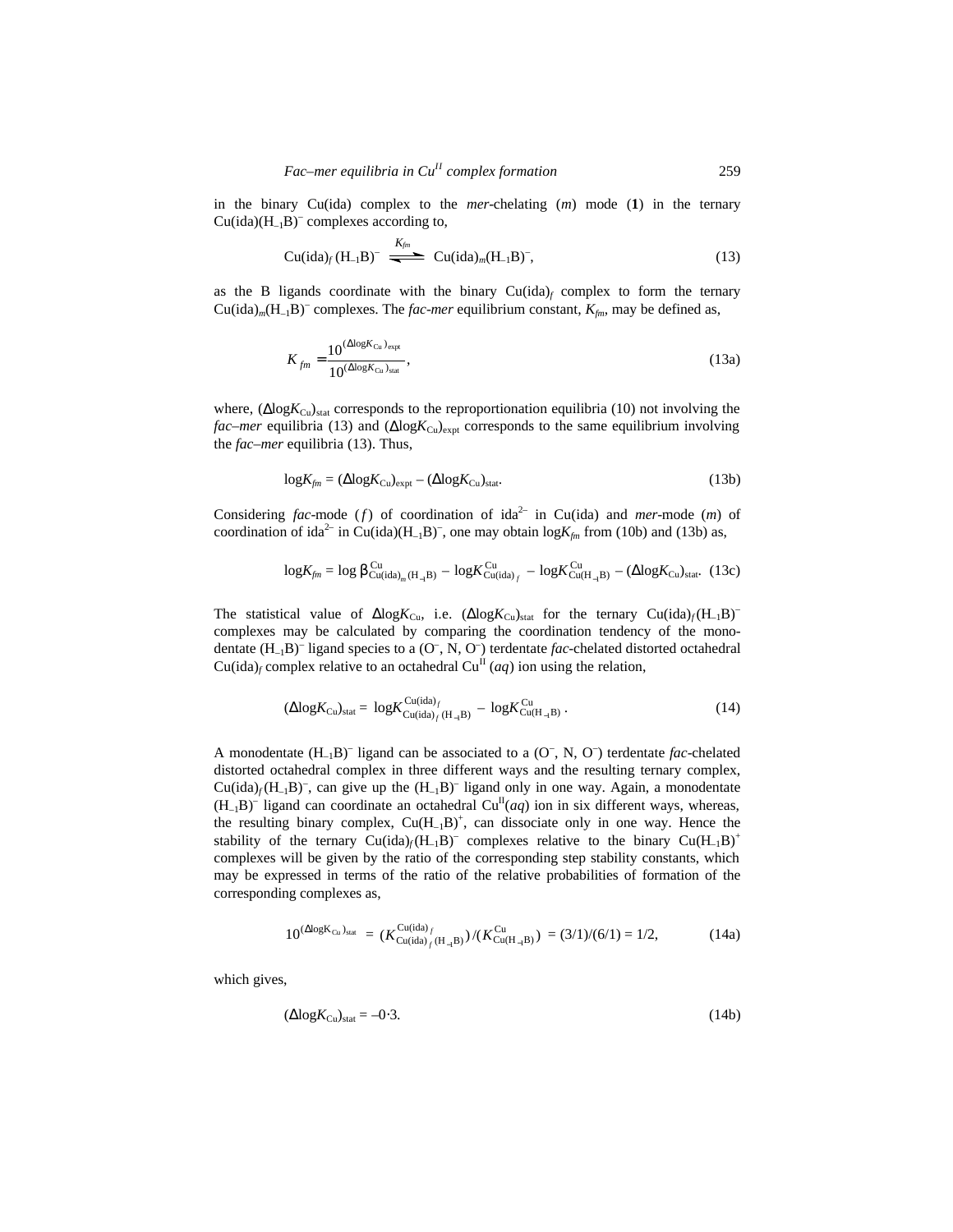Negative value of  $log K_{fm}$  is the outcome of the structural change involving the rupture and formation of at least one of the two Cu<sup>II</sup>-O bonds in the *fac* to *mer* transformation of the  $(O^-, N, O^-)$  terdentate chelated ida<sup>2–</sup> ligand ion in the Cu(ida) complex.

#### 3.6 *Spectral evidence of fac–mer equilibria*

The existence of *fac–mer* equilibria is also evident from the difference in the superimposed electronic spectral curves (figure 4) of the 1:1  $Cu<sup>H</sup>$ : ida<sup>2-</sup>, 1:1  $Cu<sup>H</sup>$ : B and  $1:1:1 \text{ Cu}^{\text{II}}$ : ida<sup>2-</sup>: B mixtures at pH values corresponding to the maximum formation of the binary Cu(ida),  $Cu(H_{-1}B)^+$  and ternary  $Cu(ida)(H_{-1}B)^-$  complexes respectively (figures 1–3). As Cu(ida)<sub>f</sub>(H<sub>-1</sub>B)<sup>-</sup> is transformed to Cu(ida)<sub>m</sub>(H<sub>-1</sub>B)<sup>-</sup>, the coordination geometry of Cu<sup>II</sup> changes from distorted octahedral in Cu(ida)<sub>f</sub>(H<sub>-1</sub>B)<sup>-</sup> to predominantly square pyramidal/square planar in Cu(ida)<sub>m</sub>(H<sub>-1</sub>B)<sup>-</sup>, in which the hetero N-atom of  $(H_{-1}B)^{-}$  is coordinated *trans*- to the imino N-atom of ida<sup>2-</sup>, consequently the absorption maxima of Cu<sup>II</sup> shows a blue shift of  $\sim 30$  nm for Cu(ida)<sub>*m*</sub>(H<sub>-1</sub>imz)<sup>-</sup> and  $\sim$ (15–20 nm) for  $Cu(ida)<sub>m</sub>(H<sub>-1</sub>bz)<sup>-</sup> complexes (table 1).$ 

### **4. Conclusion**

The combined pH-metric and spectrophotometric investigations of  $Cu<sup>H</sup>$ -ida<sup>2-</sup>-B (imz, bz) systems reveal that, between imidazole and benzimidazole, the former has a relatively stronger tendency to form mixed ligand  $Cu(ida)(H<sub>-1</sub>B)<sup>-</sup>$  complexes. The coordinated ida<sup>2-</sup> ligand in these  $Cu<sup>H</sup>$  complexes undergoes a structural change from *fac*-mode (2) to *mer*mode (1) as the binary  $Cu(ida)_f$  complex is coordinated by the heterocyclic N-donor ligands, viz. imz and bz. Such alteration of the modes of coordination of a Cu<sup>II</sup>-bonded  $O^-$ , N,  $O^-$  donor ligand due to coordination of heterocyclic N-bases to  $Cu<sup>\Pi</sup>$  is of great relevance to the changes of active site structures of many copper-proteins during their bio-functions.<sup>1,3,24,25</sup>

### **Acknowledgement**

SB is grateful to the University Grant Commission, New Delhi for a fellowship.

### **References**

- 1. Sigel H and Sigel A 1981 *Metal ions in biological systems* (New York: Marcel Dekker) vols. 12 & 13
- 2. Hathaway B J 1987 In *Comprehensive coordination chemistry* (eds) G Wilkins, R D Gillard and J A McCleverty (Oxford: Pergamon) vol. 5, ch. 53
- 3. Karlin K D and Tyeklar Z (eds) 1993 *Bioinorganic chemistry of copper* (New York: Chapman and Hall)
- 4. Dooley D M 1974 In *Encyclopedia of inorganic chemistry* (ed.) R B King (New York: Wiley) vol. 2, pp 905–924
- 5. Conry R K and Karlin K D 1994 In *Encyclopedia of inorganic chemistry* (ed.) R B King (New York: Wiley) vol. 6, pp 829–846
- 6. Spiro T J (ed.) 1981 *Metal ions in biology series*: *Copper proteins* (New York: Wiley Interscience) vol. 3
- 7. Lenhert P G 1968 *Proc. R. Soc.* **A303** 45
- 8. Moran J and Avery A 1994 In *Encyclopedia of inorganic chemistry* (ed.) R B King (New York: Wiley) vol. 6, pp 3067–3079
- 9. Sandberg R J and Martin R B 1994 *Chem. Rev*. **74** 471